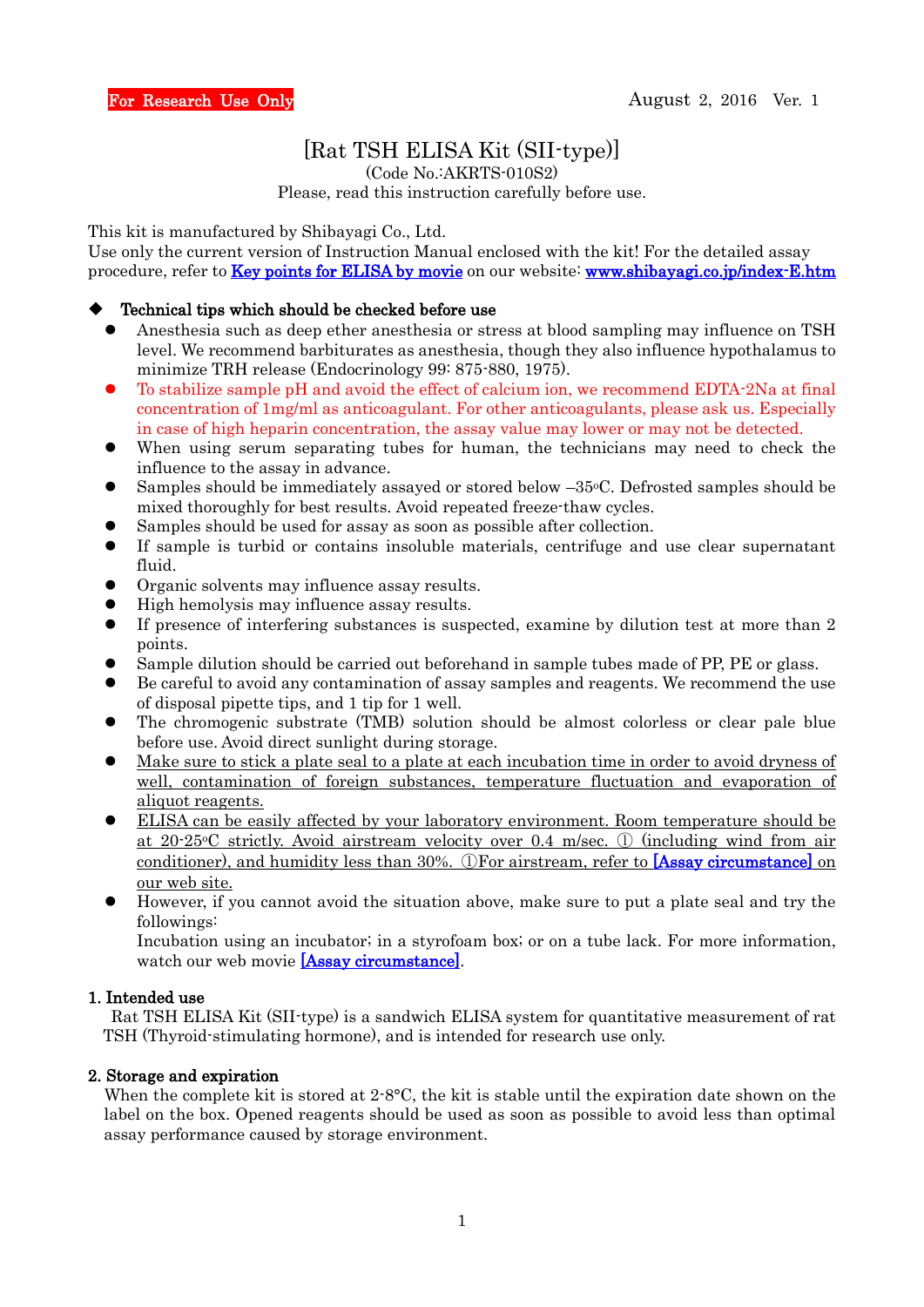### 3. Introduction

TSH (Thyroid-stimulating hormone, Thyrotropin) is a glycoprotein hormone of 28kDa consisting of  $\alpha$  and  $\beta$ -subunits. The former is common to other pituitary glycoproteins, LH and FSH, while the latter has specific structure to TSH. TSH shows microheterogeneity due to the difference in sugar chain structure. TSH is produced and secreted by basophilic cells called thyrotrophs in the anterior pituitary throughout vertebrates. TSH enhances thyroid hormone synthesis and release by increasing inorganic iodide uptake and iodination of thyroglobulin in the thyroid gland, stimulates glucose utilization and degradation of lipid, and also causes exophthalmos. TSH secretion is promoted directly by TRH (thyrotropin-releasing hormone) and also indirectly by estrogen and insulin. Cold exposure stress increases blood TSH level. TSH secretion is lowered by somatostatin, thyroid hormones, GH, glucocorticoids, and  $\beta$ -endorphin, and also by stress and starvation. Blood TSH level shows diurnal variation.

### 4. Assay principle

In Shibayagi's Rat TSH ELISA Kit (SII-type), standards or diluted samples are incubated in anti-TSH antibody-coated wells to capture TSH. After 2 hours' incubation and washing, biotin-labeled anti-TSH antibody is added and incubated further for 1 hour to bind with captured TSH. After washing, HRP (horse radish peroxidase)-labeled avidin is added, and incubated for 30 minutes. After washing, HRP-complex remaining in wells is reacted with a chromogenic substrate (TMB) for 30 minutes, and reaction is stopped by addition of acidic solution, and absorbance of yellow product is measured spectrophotometrically at 450 nm. The absorbance is proportional to TSH concentration. The standard curve is prepared by plotting absorbance against standard concentrations. TSH concentrations in unknown samples are determined using this standard curve.

### 5. Precautions

- For professional use only, beginners are advised to use this kit under the guidance of experienced person.
- Wear clean laboratory glassware, gloves and laboratory coats when handling assay materials.
- Do not drink, eat or smoke in the areas where assays are carried out.
- In treating assay samples of animal origin, be careful for possible biohazards. This kit contains components of animal origin. These materials should be handled as potentially infectious.
- Be careful not to allow the reagent solutions of the kit to touch the skin, eyes and mucus membranes. Especially be careful for the reaction stopper because it is 1 M sulfuric acid. The reaction stopper and the substrate solution may cause skin/eyes irritation. In case of contact with these, wash skin/eyes thoroughly with water and seek medical attention, when necessary.
- The materials must not be pipetted by mouth.
- Unused samples and used tips should be rinsed in 1% formalin, 2% glutal aldehyde, or more than 0.1% sodium hypochlorite solution for more than 1 hour, or be treated by an autoclave before disposal. Dispose consumable materials and unused contents in accordance with applicable regional/national regulatory requirements.
- The reagents are prepared to give accurate results only when used in combination within the same box. Therefore, do not combine the reagents from kits with different lot numbers. Even if the lot number is the same, it is best not to mix the reagents with those that have been preserved for some period.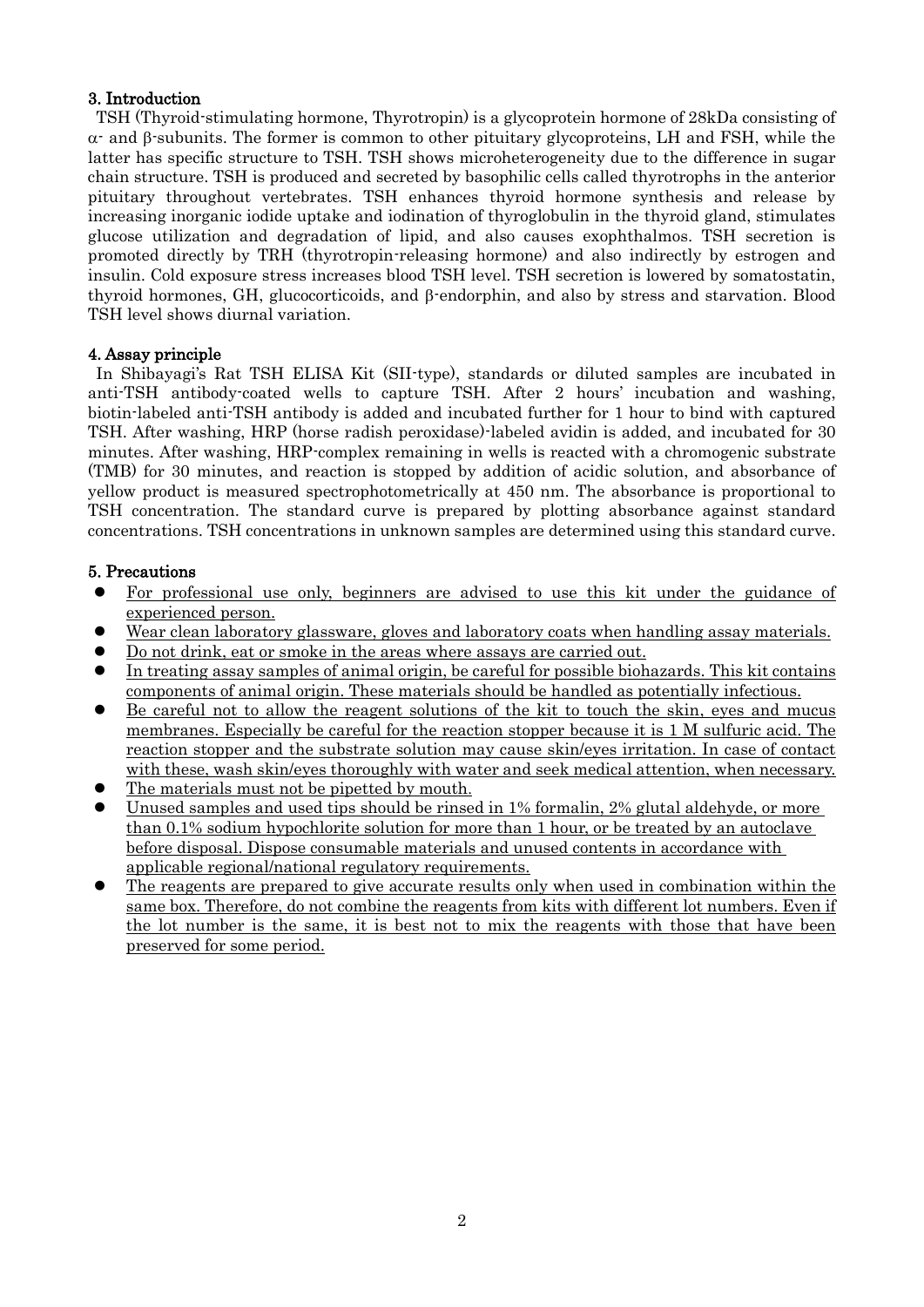# 6. Reagents supplied

| Components                                                                                                                                                                                                                                                 | <b>State</b>                      | Amount                                             |  |
|------------------------------------------------------------------------------------------------------------------------------------------------------------------------------------------------------------------------------------------------------------|-----------------------------------|----------------------------------------------------|--|
| (A) Anti-TSH-coated plate                                                                                                                                                                                                                                  | Use after washing                 | 96 wells/1 plate                                   |  |
| (B) Standard TSH solutions (derived from rat)<br>$(6$ concentrations, ng/ml: color)<br>$\textcircled{27.20}$ :<br>$\textcircled{\scriptsize{2.88}}$ :<br>$\mathcal{D}18.0$ :<br>@0.184:O<br>$\Phi$ 1.15: $\bullet$<br>$\textcircled{\scriptsize{0.460}}$ : | Ready for use.                    | $450 \mu l/1$ vial/conc.<br>conc., 6 vials)<br>(6) |  |
| $(C)$ Buffer solution                                                                                                                                                                                                                                      | Ready for use.                    | 60 ml/1 bottle                                     |  |
| (D) Biotin-conjugated anti-TSH antibody                                                                                                                                                                                                                    | Concentrated. Use after dilution. | $100 \mu l/1$ bottle                               |  |
| $(E)$ HRP-conjugated avidin                                                                                                                                                                                                                                | Concentrated. Use after dilution. | $100 \mu l/1$ bottle                               |  |
| (F) Substrate chromogen reagent (TMB)                                                                                                                                                                                                                      | Ready for use.                    | $12 \text{ ml}/1$ bottle                           |  |
| (H) Reaction stopper $(1M H_2SO_4)$ Be careful!                                                                                                                                                                                                            | Ready for use.                    | 12 ml/1 bottle                                     |  |
| $(1)$ Washing buffer concentrate $(10x)$                                                                                                                                                                                                                   | Concentrated. Use after dilution. | 100 ml/1 bottle                                    |  |
| Plate seal / Plate cover                                                                                                                                                                                                                                   |                                   | 4 sheets / 1 cover                                 |  |
| <b>Instruction Manual</b>                                                                                                                                                                                                                                  |                                   | 1 copy                                             |  |

### 7. Equipments or supplies required but not supplied  $\Box$  Use as a check box

 $\Box$ Purified water (distilled water)

 $\Box$  Test tubes for preparation of standard solution series.

 $\Box$ Glassware for dilution of washing buffer (a graduated cylinder, a bottle)

 $\Box$ Pipettes (disposable tip type). One should be able to deliver 10-100 ul precisely, and another for  $50-500$  ul.

 $\Box$ Syringe-type repeating dispenser like Eppendorf multipette plus which can dispense 50 µl.

 $\Box$ Paper towel to remove washing buffer remaining in wells.

□A vortex-type mixer.

 $\Box$ A shaker for 96 well-plate (600-1200rpm)

 $\Box$  An automatic washer for 96 well-plate (if available), or a washing bottle with a jet nozzle (refer to our web movie [\[Washing of microplate\]\)](http://www.shibayagi.co.jp/en/movie_006.html).

 $\Box$ A 96 well-plate reader (450nm  $\pm$ 10nm, 620nm: 600-650nm)

 $\square$ Software for data analysis, if available. Shibayagi is proposing the use of assay results calculation template for EXCEL. Please check our website (http://www.shibayagi.co.jp/en/tech\_003.html).

# 8. Preparation of reagents

 $\blacklozenge$ Bring all reagents of the kit to 20-25 °C for about 2 hours before use.

◆Prepare reagent solutions in appropriate volume for your assay. Do not store the diluted reagents.

# 【Concentrated reagents】

[(D) Biotin-conjugated anti-TSH antibody]

You can take out 100 $\mu$ l of (D). Prepare working solution by dilution of (D) with the buffer solution (C) to 1:100.

[(E) HRP-conjugated avidin]

You can take out 100 $\mu$ l of (E). Prepare working solution by dilution of (E) with the buffer solution (C) to 1:100.

### $[(I)$  Washing buffer concentrate  $(10x)]$

Dilute 1 volume of the concentrated washing buffer  $(10x)$  to 10 volume with purified (distilled) water to prepare working solution. Example: 100 ml of concentrated washing buffer (10x) and 900ml of purified (distilled) water.

# 【Storage and stability】

[(A) Anti-TSH-coated plate]

If seal is not removed, put the strip back in a plastic bag with zip-seal originally used for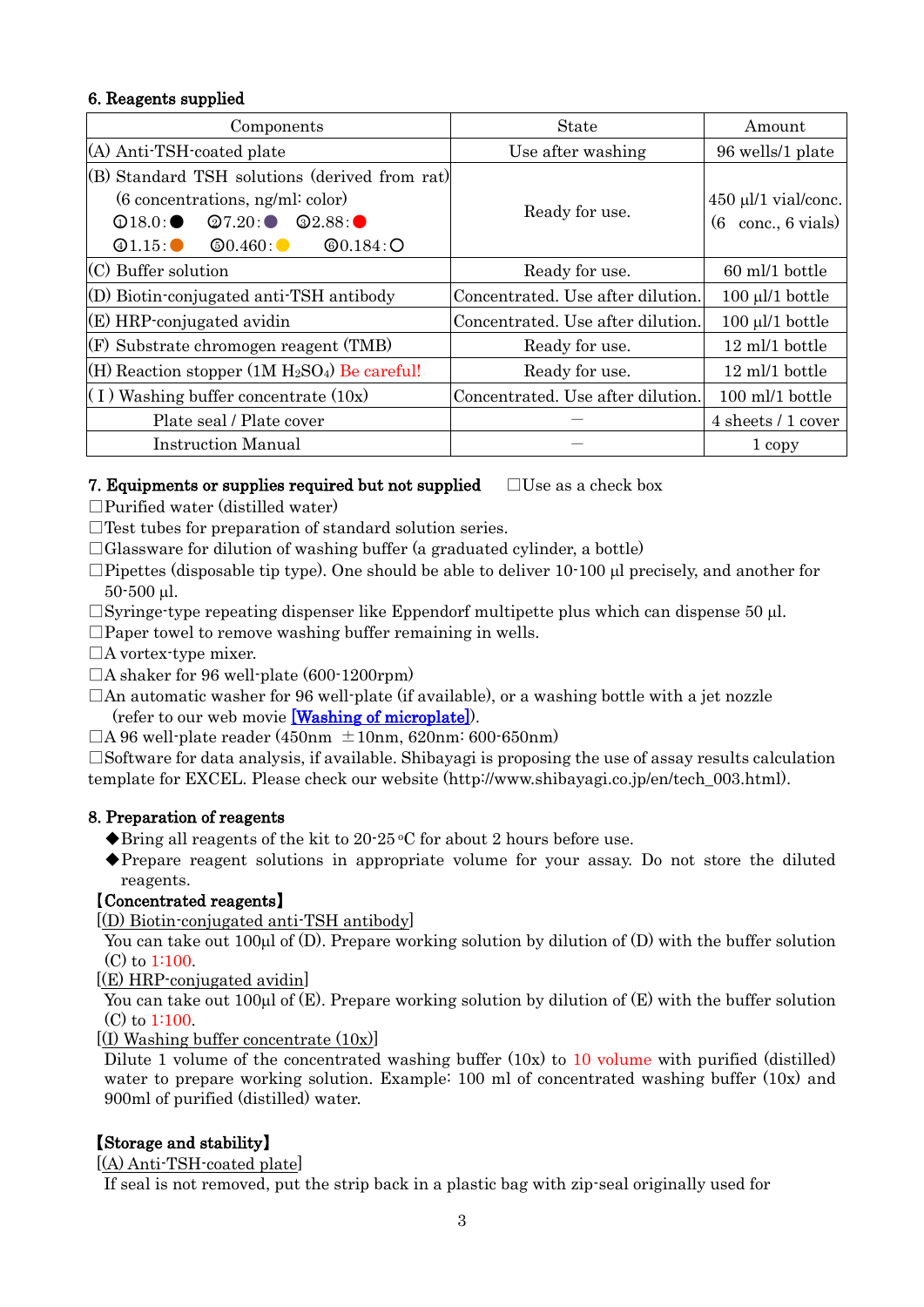well-plate container and store at  $2.8 \text{ °C}$ . The strip will be stable until expiration date. [(B) Standard TSH solutions]

In case of partial use, take out the standard solutions from refrigerator just before assay. The rest of the standards will be stable until expiration date when tightly capped and immediately stored at 2-8 oC.

[(C) Buffer solution] and [(F) Substrate chromogen reagent]

If not opened, store at  $2.8 \text{ °C}$ . It maintains stability until expiration date. Once opened, we recommend using them as soon as possible to avoid influence by environmental condition.  $[(D)$  Biotin-conjugated anti-TSH antibody &  $[(E)$  HRP-conjugated avidin

Unused working solution (already diluted) should be disposed. If you use only a part of the reagents, the rest of them is stable until expiration date, if stored tightly closed at 2-8 oC.  $[(H)$  Reaction stopper  $(1 M H_2SO_4)]$ 

Close the cap tightly and store at  $2.8 \degree$  C. It maintains stability until expiration date. [(I) Washing buffer concentrate (10x)]

The rest of undiluted buffer will be stable until expiration date when tightly capped and stored at 2-8 oC.

Dispose any unused diluted washing buffer.

### 9. Preparation of assay samples

This kit is principally intended to measure TSH in rat serum and plasma.

 Sample dilution should be carried out with the buffer solution of the kit using small test tubes before assay. Mix well and pipette diluted sample into wells for assay. In the standard assay procedure, the dilution rate is 5.0x.

\*Regarding sample dilution with buffer: after dilution with the buffer, mix well to blend buffer and sample. If you have a rolling mixer, use it to mix for about 15 minutes. If you don't have it, let sample stay still for 15 minutes and vortex it before dispensing to wells.

### Avoid using hemolytic or high lipid samples as they may cause abnormal value.

\*Even with the final dilution rate of 5.0x, if chyle or hemolysis in your original samples show higher level than the followings, avoid using them for assay because abnormal value may be obtained.





 Normal Chyle hemolysis Normal Chyle hemolysis (Highly lipid sample)  $440$ mg/dL (Highly lipid sample)  $440$ mg/dL

 To stabilize sample pH and avoid the effect of calcium ion, we recommend EDTA-2Na at final concentration of 1mg/ml as anticoagulant. For other anticoagulants, please ask us. Especially in case of high heparin concentration, the assay value may lower or may not be detected.

Stability and storage of samples

If you would like to store samples for a long period, tightly close the container and store below  $-35\degree$ C. Avoid repeated freezing and thawing. Samples should be diluted just before assay.

### 10. Assay procedure

### Reagents to be diluted next should be prepared before starting washing procedure. Remove the cover sheet of the 96 well-plate after bringing up to 20-25oC.

- (1) Wash the anti-TSH coated plate (A) by filling the wells with washing buffer and discard 4 times (\*②), then strike the plate upside-down onto several layers of paper towels to remove residual buffer drops in the wells.
- (2) Pipette 100 $\mu$ l of diluted sample to the designated sample wells (dilution rate 5.0 $x$  in the standard procedure).
- (3) Pipette 100µl of each standard solution to the wells designated for standards.
- (4) Shake the plate gently on a plate shaker  $(*\circled{3})$ .
- (5) Stick a plate seal on the plate and incubate for 2 hours at  $20\negmedspace\negmedspace\negmedspace 25^{\circ}\text{C}$ .
- (6) Discard the reaction mixture in the wells and rinse wells as step (1).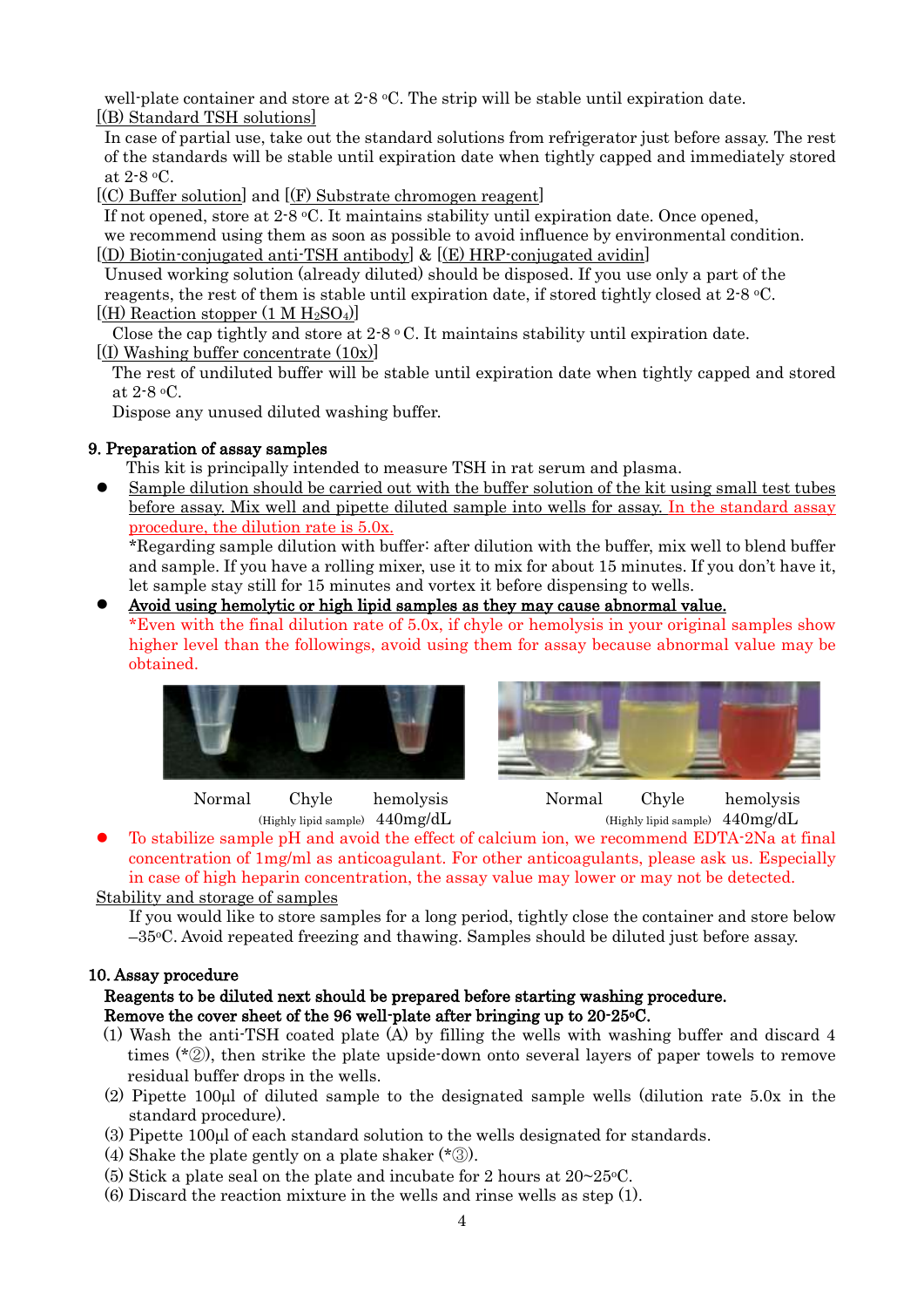- $(7)$  Pipette 100 $\mu$  of Biotin-conjugated anti-TSH antibody, which is diluted to 100x by the buffer, to each well, and shake the plate gently on a plate shaker (\*③).
- (8) Stick a plate seal on the plate and incubate for 1 hour at 20-25oC.
- (9) Discard the reaction mixture and rinse wells as step (1).
- $(10)$  Pipette 100 at HRP-conjugated avidin, which is diluted to 100x by the buffer, to each well, and shake the plate gently on a plate shaker (\*③).
- (11) Stick a plate seal on the plate and incubate for 30 minutes at  $20\n-25\n-6$ .
- (12) Discard the reaction mixture and rinse wells as step (1).
- $(13)$  Pipette 100 $\mu$ l of substrate chromogen reagent to wells and shake the plate gently on a plate shaker  $(* \circledS)$ .
- (14) Stick a plate seal on the plate and incubate the plate for 30 minutes at 20-25oC.
- $(15)$  Add 100 $\mu$ l of the reaction stopper to all wells and shake the plate gently on a plate shaker  $(*(3))$ .
- (16) After shaking, measure the absorbance of each well at 450 nm (reference wavelength, 620\*nm) using a microplate reader within 30 minutes. 600~650nm is allowed for reference wavelength .
- \*Refer to the page 7 for notes of  $* \mathcal{D}$  and  $* \mathcal{D}$ .

### 11. Calculations

- (1) Prepare a standard curve in every assay by plotting absorbance\* (Y-axis) against TSH concentration (ng/ml) on X-axis. \*Absorbance at 450nm minus absorbance at 620nm.
- (2) Using the standard curve, read TSH concentration of samples at their absorbance, and multiply the assay value by dilution rate. Though the assay range is wide enough, in case the absorbance of some samples is higher than that of the highest standard, please repeat the assay after proper dilution of samples with the buffer solution.
- (3) We recommend the use of 3rd order regression curve for  $log$ -log plot, or  $4/5$  parameters method for log-normal plot in computer calculation. We are

TSH assay standard curve (an example below) Absorbance may change due to assay environment.



providing a convenient assay calculation template for EXCEL on our website.

(4) Physiological or pathological situation of animals should be judged comprehensively taking other examination data into consideration.

#### 12. Performance characteristics

- Assay range
- The kit's standard curve range is  $0.184 \sim 18.0$  ng/ml. (for 5x sample dilution,  $0.920 \sim 90.0$  ng/ml) **Specificity**

Monoclonal antibodies specific to rat TSH are used in this kit.

Reactivity for closely related substances to TSH is shown below.

| Substance | Cross reactivity  | Substance | Cross reactivity  |
|-----------|-------------------|-----------|-------------------|
| Rat TSH   | 100%              | Rat FSH   | No cross reaction |
| Rat LH    | No cross reaction | Rat GH    | No cross reaction |

TSH is a heterodimer consisting of  $\alpha$  and  $\beta$ -subunits. Some RIA assays based on competitive binding recognize only one epitope, and have the possibility of measuring free  $\beta$ -subunit. Shibayagi's TSH ELISA kit uses two antibodies, and each of them recognizes  $\alpha$ -subunit and  $\beta$ -subunit, respectively. So, the assay system is specific to native TSH. Thereofre, the TSH assay values after thyroidectomy or goitorogen administration may be different from the data reported with RIA measurement. Ref. Mori M, Oshima K, et al. Acta Endocrinol, 105: 49-56, 1984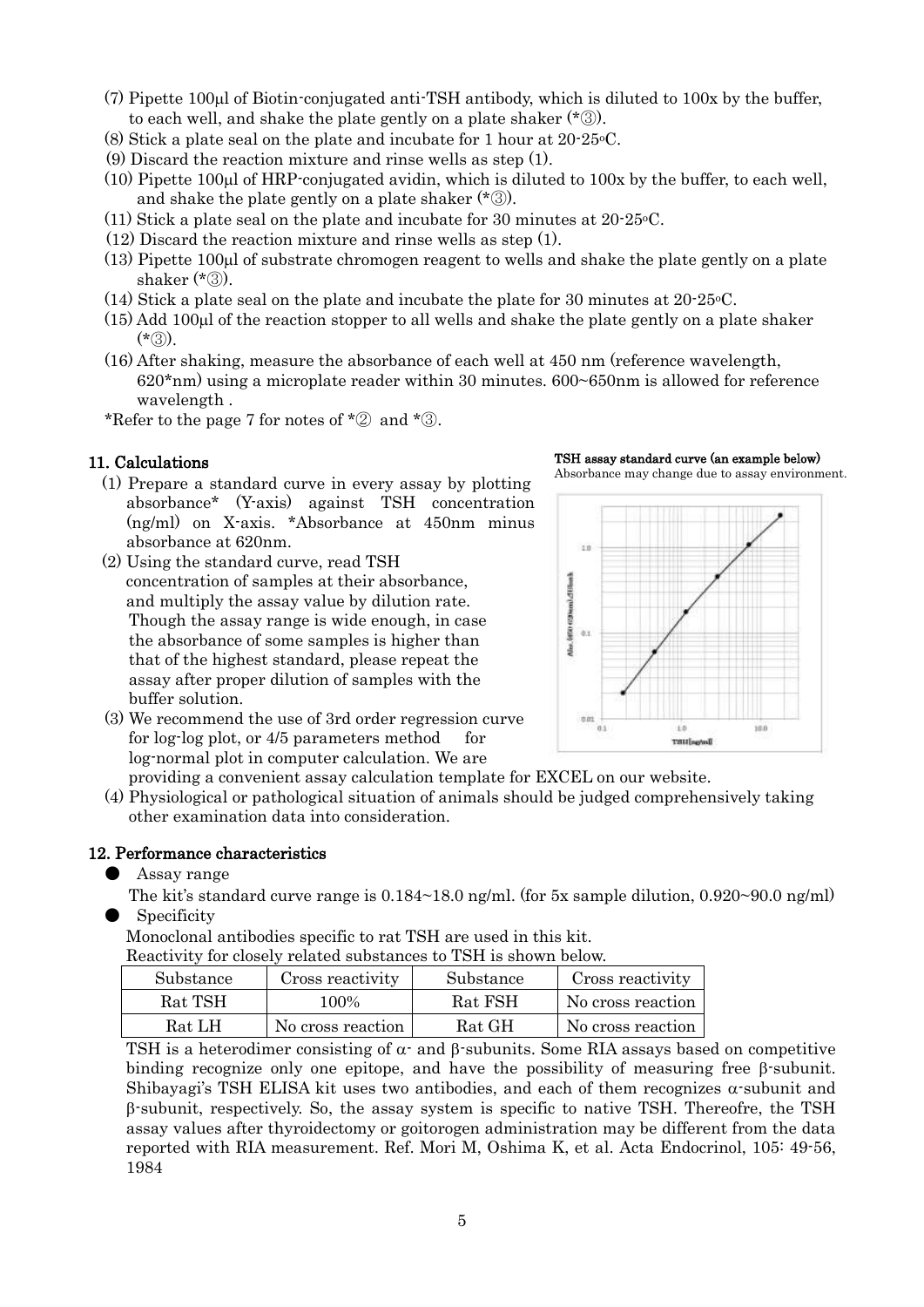Precision of assay

Within assay variation (5 samples, 8 replicates assay,) Mean CV is less than 10 %.

● Reproducibility

 Between assay variation (2 samples, 4 days, assayed in 4 replicates ) Mean CV is less than 10 % Recovery test

 Standard TSH was added in 5 concentrations to serum samples and assayed; the recoveries were 98.3 ~101%.

Dilution test

Three serum samples were serially diluted by 3 steps.

The dilution curves showed excellent linearity with  $R<sup>2</sup>$  of 0.999.

### 13. Reference assay data

Rat TSH assay data: 3.26~4.65 ng/ml; subspecies: CD(SD); male; n=5; 9 weeks-old of age; fasted.

Rat TSH assay data: 2.50~4.04 ng/ml; subspecies: CD(SD); male; n=5; 7 months-old of age; non-fasted.

Rat TSH assay data: 8.09~11.9 ng/ml; subspecies: CD(SD); male; n=5; 9 weeks-old of age; non-fasted; thyroidectomized.

\*These are reference data. Blood TSH levels show diurnal change, and may change due to breeding, sampling, and sample storage conditions.

# 14. Trouble shooting

● Low absorbance in all wells

Possible explanations:

- 1) The standard or samples might not be added.
- 2) Reagents necessary for coloration such as Biotin-labeled antibody, HRP-conjugated avidin, or TMB might not be added.
- 3) Wrong reagents related to coloration might have been added. Wrong dilution of biotin-labeled antibody or HRP-avidin conjugate.
- 4) Contamination of enzyme inhibitor(s).
- 5) Influence of the temperature under which the kits had been stored.
- 6) Excessive hard washing of the well plate.
- 7) Addition of TMB solution soon after taken out from a refrigerator might cause poor coloration owing to low temperature.
- $\bullet$  The OD of blank is higher than that of the lowest standard concentration (0.184 ng/ml) Possible explanations: Improper or inadequate washing. (Change washing repetition from 4 times to 5-8 times after the reaction with HRP-avidin.)
- High coefficient of variation (CV)

Possible explanation:

- 1) Improper or inadequate washing.
- 2) Improper mixing of standard or samples.
- 3) Pipetting at irregular intervals.
- Q-1: Can I divide the plate to use it for the other testing?
	- A-1: Yes, cut off the clear seal on the plate with cutter along strip. Put the residual plate, which is still the seal on, in a refrigerator soon
- Q-2: I found there contains liquid in 96 well-plate when I opened the box. What is it? A-2: When we manufacture 96 well-plate, we insert preservation stabilizer in wells.

For detailed FAQS and explanations, refer to "Trouble shooting and Important Points in Shibayagi's ELISA kits" on our website [\(http://www.shibayagi.co.jp/en/tech\\_004.html\)](http://www.shibayagi.co.jp/en/tech_004.html).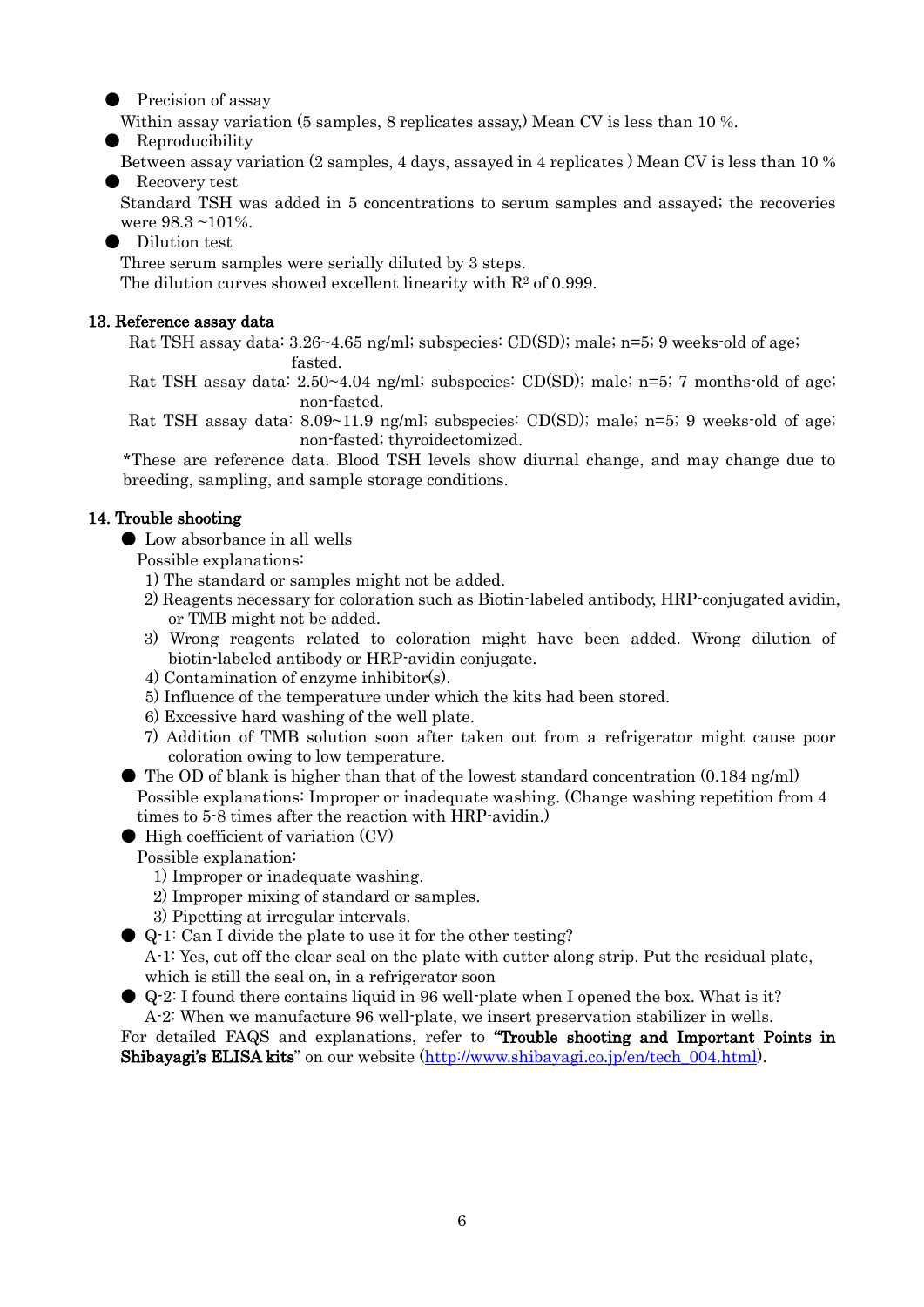### Summary of assay procedure [Standard procedure]  $\Box$  : Use as a check box

\*First, read this instruction manual carefully and start your assay after confirmation of details.

For more details, watch our web movie [\[ELISA by MOVIE\]](http://www.shibayagi.co.jp/en/movie.html) on our website.

 $\Box$  Bring back all the necessary reagents to 20-25 °C for 2 hours.

 $\Box$  Washing buffer must be diluted to  $10x$  with purified water of 20-25 °C.

 $\Box$  Preparation of positive sample

|        |                                                                                 |             | <u>Precautions &amp; related info</u>      |
|--------|---------------------------------------------------------------------------------|-------------|--------------------------------------------|
| $\Box$ | Anti-TSH-coated plate                                                           |             |                                            |
| $\Box$ | $\downarrow$ Washing 4 times (*2)                                               |             | $*(6)$                                     |
| $\Box$ | Properly diluted samples and standard TSH solutions                             | $100$ $\mu$ | <u>*7 [Handling of pipetting]</u>          |
| $\Box$ | $\downarrow$ Shaking(*③), Incubation for 2 hours at 20-25 °C. (Standing(*④))    |             | *8 [Assay circumstance]                    |
| $\Box$ | Dilute Biotin-conjugated anti-TSH antibody $(D)$ to $100x$ with Buffer          |             | Dilute reagents during the                 |
|        | solution (C) returned to $20\n-25\degree C$ .                                   |             | first reaction.                            |
| $\Box$ | $\downarrow$ Washing 4 times (*2)                                               |             | $*$ $\circ$                                |
| $\Box$ | Biotin-conjugated anti-TSH antibody                                             | $100 \mu l$ | <u>*7 [Handling of pipetting]</u>          |
| $\Box$ | $\downarrow$ Shaking(*③), Incubation for 1 hour at 20-25 °C. (Standing(*④))     |             | <u>*8 [Assay circumstance]</u>             |
| $\Box$ | Dilute HRP-conjugated avidin $(E)$ to $100x$ with Buffer solution $(C)$         |             | Dilute reagents during the                 |
|        | returned to 20-25 °C.                                                           |             | second reaction.                           |
| $\Box$ | $\downarrow$ Washing 4 times (*2)                                               |             | $*$ $\circ$                                |
| $\Box$ | HRP-conjugated avidin                                                           | $100 \mu l$ | <u>*7 [Handling of pipetting]</u>          |
| □      | $\downarrow$ Shaking(*3), Incubation for 30 minutes at 20-25 °C. (Standing(*4)) |             | <u>*8 [Assay circumstance]</u>             |
| $\Box$ | $\downarrow$ Washing 4 times (*2)                                               |             | $*(6)$                                     |
|        |                                                                                 |             | After dispense, the color turns            |
| ⊔      | Chromogenic substrate (TMB)                                                     | $100 \mu l$ | to blue depending on the<br>concentration. |
| ⊔      | $\downarrow$ Shaking(*3), Incubation for 30 minutes at 20-25 °C. (Standing(*4)) |             | <u>*8 [Assay circumstance]</u>             |
|        |                                                                                 |             | After dispense, the color turns            |
| ∟      | Reaction stopper $(1M H_2SO_4)$                                                 | $100 \mu l$ | to yellow depending on the                 |
|        |                                                                                 |             | concentration.                             |
| $\Box$ | $\downarrow$ Shaking <sup>(*</sup> ③)                                           |             | Immediately shake.                         |
| $\Box$ |                                                                                 |             | Ref. wave cancels the dirt in              |
|        | Measurement of absorbance (450nm, Ref 620nm $(* \circledS)$ )                   |             | the back of plate.                         |
|        |                                                                                 |             |                                            |

\*②After dispensing wash buffer to wells, lightly shake the plate on your palm for 10 sec and remove the buffer. Be careful with dryness of wells and add the next reagent immediately. In case of adding wash buffer by a pipette, recommended volume of wash buffer is 300l/well. One of the solutions when blank OD is higher than that of the lowest standard is to increase washing times up to 5-8 times instead of the standard 4 times with the same flow rate after the reaction with HRP-conjugated avidin.

Standard plate-washing pressure: 5-25 ml/min. (Adjust it depending on the nozzle's diameter.) Refer to our web movie [\[Washing of microplate\].](http://www.shibayagi.co.jp/en/movie_006.html)

\*③Guideline of shaking: 600-1,200 rpm for 10 seconds x 3 times.

\*④Seal the plate during the reaction after shaking. Peel off the protective paper from the seal and stick the seal on the plate. Do not reuse the plate seal used once.

- \*⑤600-650 nm can be used as reference wavelength.
- \*⑥After removal of wash buffer, immediately dispense the next reagent.
- \*⑦Refer to our web movie [\[Handling of pipetting\].](http://www.shibayagi.co.jp/en/movie_004.html)

\*⑧Refer to our web movie [\[Assay circumstance\].](http://www.shibayagi.co.jp/en/movie_008.html)